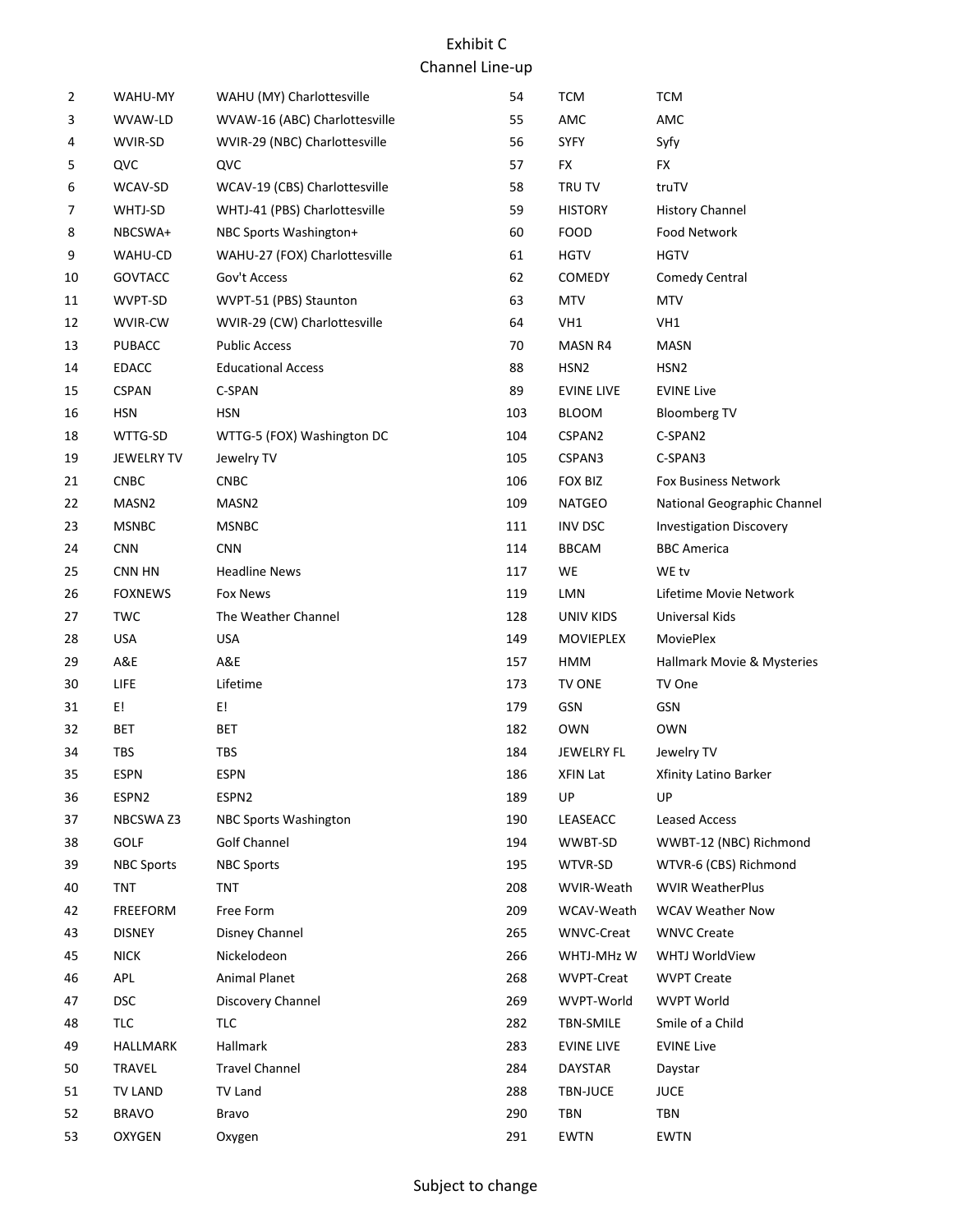| 294 | IMPACT NET  | The Impact Network         | 445 | MC45JAZZ          | Jazz                           |
|-----|-------------|----------------------------|-----|-------------------|--------------------------------|
| 295 | <b>INSP</b> | <b>Inspiration Network</b> | 446 | MC46BLUES         | <b>Blues</b>                   |
| 297 | TBN-HC      | TBN The Hillsong Channel   | 447 | MC47SNGSWG        | Singers & Swing                |
| 401 | MC01HITLIS  | Hit List                   | 448 | MC48EZLIST        | Easy Listening                 |
| 402 | MC02MAX     | Music Choice Max           | 449 | MC49CLMAST        | <b>Classical Masterpieces</b>  |
| 403 | MC03DNCEDM  | Dance / EDM                | 450 | MC50LITECL        | <b>Light Classical</b>         |
| 404 | MC04INDIE   | Indie                      | 550 | XFIN Lat          | Xfinity Latino Barker          |
| 405 | MC05HHRB    | Hip-Hop and R&B            | 599 | <b>TBN-ENLACE</b> | <b>TBN Enlace</b>              |
| 406 | MC06RAP     | Rap                        | 713 | <b>BIG10OF8</b>   | <b>Big Ten Sports Overflow</b> |
| 407 | MC07HHCLAS  | <b>Hip-Hop Classics</b>    | 714 | <b>BIG10OF9</b>   | <b>Big Ten Sports Overflow</b> |
| 408 | MC08THRWBK  | Throwback Jamz             | 715 | <b>BIG10MD NC</b> | <b>Big Ten Network</b>         |
| 409 | MC09RBCLAS  | <b>R&amp;B Classics</b>    | 725 | <b>FXX</b>        | <b>FXX</b>                     |
| 410 | MC10RBSOUL  | R&B Soul                   | 729 | FS1               | Fox Sports 1                   |
| 411 | MC11GOSPEL  | Gospel                     | 733 | <b>NFL</b>        | <b>NFL Network</b>             |
| 412 | MC12REGGAE  | Reggae                     | 799 | <b>EWTN HD</b>    | <b>EWTN HD</b>                 |
| 413 | MC13ROCK    | Rock                       | 803 | WVAW-HD           | WVAW ABC HD                    |
| 414 | MC14METAL   | Metal                      | 804 | WVIR-HD           | WVIR NBC HD                    |
| 415 | MC15ALTERN  | Alternative                | 805 | WAHU-HD           | WAHU FOX HD                    |
| 416 | MC16ADLTAL  | <b>Adult Alternative</b>   | 806 | WCAV-HD           | WCAV CBS HD                    |
| 417 | MC17RCKHIT  | <b>Classic Alternative</b> | 807 | WHTJ-HD           | WHTJ PBS HD                    |
| 418 | MC18CLROCK  | Classic Rock               | 808 | QVC HD            | QVC HD                         |
| 419 | MC19SFTRCK  | Soft Rock                  | 811 | WVPT-HD           | <b>WVPT PBS HD</b>             |
| 420 | MC20LVESNG  | Love Songs                 | 812 | WVIR-CWHD         | WVIR CW HD                     |
| 421 | MC21POPHIT  | Pop Hits                   | 813 | HSN HD            | HSN HD                         |
| 422 | MC22PRTYFA  | Party Favorites            | 814 | BLOOM HD          | Bloomberg TV HD                |
| 423 | MC23TEENBT  | <b>Teen Beats</b>          | 815 | TWC HD            | The Weather Channel HD         |
| 424 | MC24KIDSON  | Kidz Only!                 | 816 | CNN HN HD         | <b>Headline News HD</b>        |
| 425 | MC25TODTUN  | <b>Toddler Tunes</b>       | 817 | CNN HD            | CNN HD                         |
| 426 | MC26Y2K     | Y2K                        | 818 | MSNBC HD          | MSNBC HD                       |
| 427 | MC27-90S    | 90's                       | 819 | CNBC HD           | CNBC HD                        |
| 428 | MC28-80S    | 80's                       | 820 | <b>FOXNEWS HD</b> | Fox News HD                    |
| 429 | MC29-70S    | 70's                       | 821 | FOX BIZ HD        | Fox Business Network HD        |
| 430 | MC30SGLDOL  | Solid Gold Oldies          | 823 | USA HD            | USA HD                         |
| 431 | MC31POPCNT  | Pop Country                | 824 | FX HD             | FX HD                          |
| 432 | MC32TODCNT  | Today's Country            | 825 | TNT HD            | TNT HD                         |
| 433 | MC33CTRYHI  | <b>True Country</b>        | 826 | TBS HD            | TBS HD                         |
| 434 | MC34CLCOUN  | <b>Classic Country</b>     | 828 | <b>COMEDY HD</b>  | Comedy Central HD              |
| 435 | MC35CONCHR  | Contemporary Christian     | 829 | SYFY HD           | Syfy HD                        |
| 436 | MC36POPLAT  | Pop Latino                 | 830 | HALLMARKHD        | Hallmark HD                    |
| 437 | MC37MUSURB  | Musica Urbana              | 831 | A&E HD            | A&E HD                         |
| 438 | MC38MEXICA  | Mexicana                   | 832 | <b>BRAVO HD</b>   | Bravo HD                       |
| 439 | MC39TROPIC  | Tropicales                 | 833 | E! HD             | E! HD                          |
| 440 | MC40RMNCES  | Romances                   | 835 | LIFE HD           | Lifetime HD                    |
| 441 | MC41SEASON  | Sounds of the Season       | 836 | WE-HD             | WE tv HD                       |
| 442 | MC42STGSCR  | Stage & Screen             | 837 | TLC HD            | TLC HD                         |
| 443 | MC43SNDSCP  | Soundscapes                | 838 | <b>HGTV HD</b>    | <b>HGTV HD</b>                 |
| 444 | MC44SMTHJA  | Smooth Jazz                | 839 | FOOD HD           | Food Network HD                |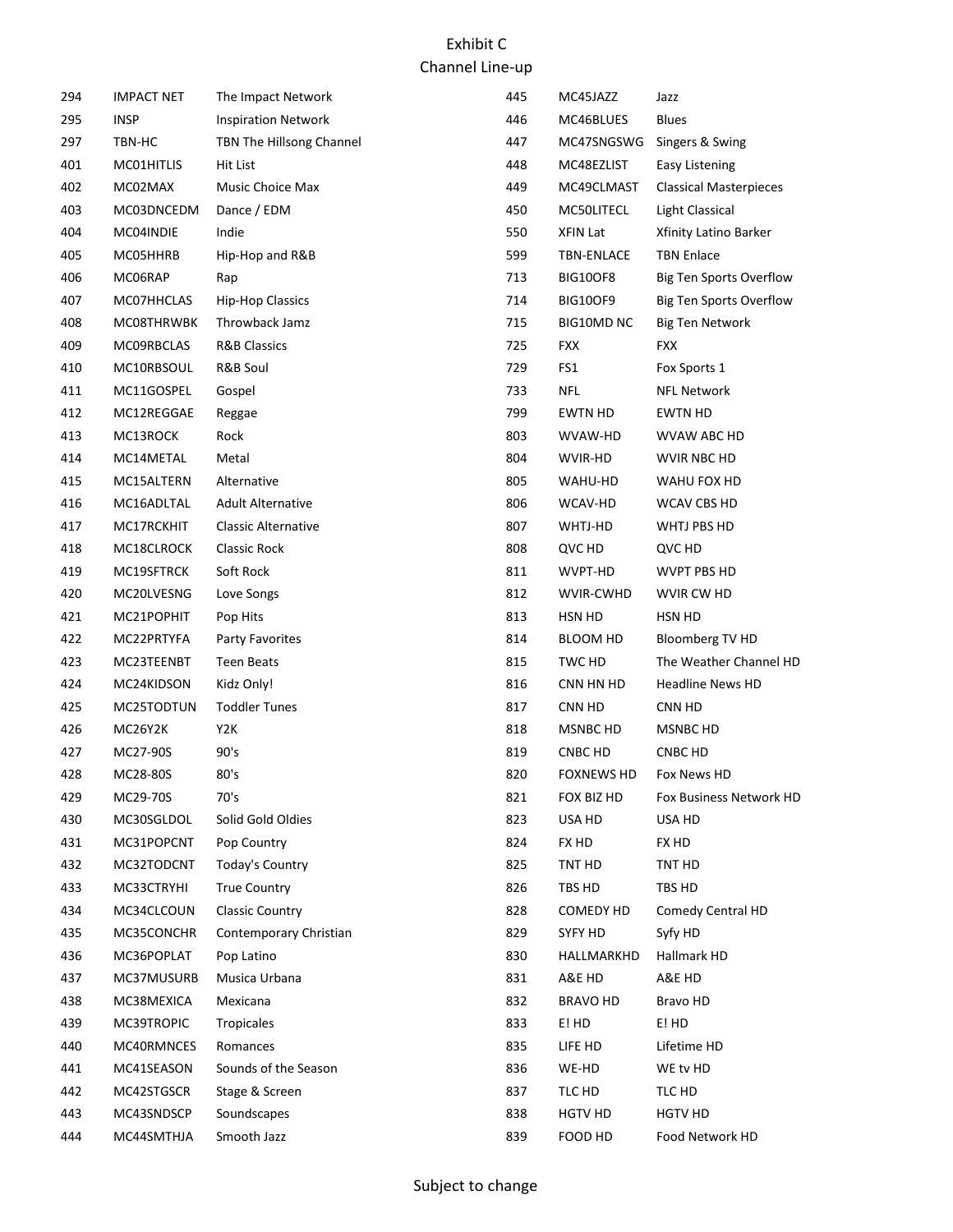| 840  | TRAVEL HD         | <b>Travel Channel HD</b>          | 1006 | WTVR-SD           | WTVR-6 (CBS) Richmond     |
|------|-------------------|-----------------------------------|------|-------------------|---------------------------|
| 841  | TRU TV HD         | truTV HD                          | 1012 | WWBT-SD           | WWBT-12 (NBC) Richmond    |
| 842  | FXX HD            | <b>FXX HD</b>                     | 1016 | WVAW-HD           | WVAW ABC HD               |
| 844  | MASN2 HD          | MASN2 HD                          | 1018 | HSN HD            | HSN HD                    |
| 845  | MASN R4HD         | MASN HD                           | 1019 | WCAV-HD           | WCAV CBS HD               |
| 846  | NBCSWAZ3HD        | NBC Sports Washington HD          | 1029 | WVIR-HD           | WVIR NBC HD               |
| 848  | NBC Spt HD        | NBC Sports HD                     | 1034 | QVC HD            | QVC HD                    |
| 849  | <b>GOLF HD</b>    | Golf Channel HD                   | 1038 | <b>JEWELRY TV</b> | Jewelry TV                |
| 850  | <b>ESPN HD</b>    | ESPN HD                           | 1040 | WAHU-HD           | WAHU FOX HD               |
| 851  | ESPN2 HD          | ESPN2 HD                          | 1041 | WHTJ-HD           | WHTJ PBS HD               |
| 855  | BG10MDNCHD        | Big Ten Network HD                | 1046 | <b>EVINE LIVE</b> | <b>EVINE Live</b>         |
| 856  | NBCSWA+ HD        | NBC Sports Washington+ HD         | 1051 | WVPT-HD           | WVPT PBS HD               |
| 857  | FS1 HD            | Fox Sports 1 HD                   | 1052 | HSN <sub>2</sub>  | HSN <sub>2</sub>          |
| 860  | NFL HD            | <b>NFL Network HD</b>             | 1067 | JEWELRY FL        | Jewelry TV                |
| 865  | TV ONE HD         | TV One HD                         | 1070 | <b>PUBACC</b>     | <b>Public Access</b>      |
| 866  | <b>BET HD</b>     | <b>BET HD</b>                     | 1084 | <b>GOVTACC</b>    | Gov't Access              |
| 868  | APL HD            | Animal Planet HD                  | 1094 | <b>EDACC</b>      | <b>Educational Access</b> |
| 869  | DSC HD            | Discovery Channel HD              | 1097 | LEASEACC          | <b>Leased Access</b>      |
| 870  | VELOCITYHD        | Velocity HD                       | 1102 | TWC HD            | The Weather Channel HD    |
| 871  | NAT GEO HD        | National Geographic Channel HD    | 1110 | <b>FOXNEWS HD</b> | Fox News HD               |
| 875  | <b>HISTORY HD</b> | History Channel HD                | 1111 | CNN HD            | CNN HD                    |
| 879  | NICK HD           | Nickelodeon HD                    | 1112 | CNN HN HD         | <b>Headline News HD</b>   |
| 880  | DISNEY HD         | Disney Channel HD                 | 1113 | MSNBC HD          | MSNBC HD                  |
| 881  | FREEFRM HD        | Free Form HD                      | 1121 | CNBC HD           | CNBC HD                   |
| 882  | <b>MTV LIVE</b>   | <b>MTV Live</b>                   | 1122 | BLOOM HD          | Bloomberg TV HD           |
| 884  | MTV HD            | MTV HD                            | 1123 | FOX BIZ HD        | Fox Business Network HD   |
| 886  | VH1 HD            | VH1 HD                            | 1128 | CSPAN HD          | C-SPAN HD                 |
| 887  | UP HD             | UP HD                             | 1129 | <b>CSPAN2 HD</b>  | C-SPAN2 HD                |
| 889  | AMC HD            | AMC HD                            | 1130 | CSPAN3            | C-SPAN3                   |
| 890  | TCM HD            | TCM HD                            | 1146 | WNVC-Creat        | <b>WNVC Create</b>        |
| 894  | HMM HD            | Hallmark Movie & Mysteries HD     | 1147 | WHTJ-MHz W        | <b>WHTJ WorldView</b>     |
| 895  | LMN HD            | Lifetime Movie Network HD         | 1154 | <b>WVPT-Creat</b> | <b>WVPT Create</b>        |
| 896  | OWN HD            | OWN HD                            | 1155 | WVPT-World        | <b>WVPT World</b>         |
| 899  | INV DSC HD        | <b>Investigation Discovery HD</b> | 1165 | WCAV-Weath        | <b>WCAV Weather Now</b>   |
| 924  | <b>GSN HD</b>     | <b>GSN HD</b>                     | 1169 | WVIR-CWHD         | WVIR CW HD                |
| 930  | <b>BBCAM HD</b>   | <b>BBC America HD</b>             | 1170 | WVIR-Weath        | <b>WVIR WeatherPlus</b>   |
| 931  | <b>OXYGEN HD</b>  | Oxygen HD                         | 1177 | WAHU-MY           | WAHU (MY) Charlottesville |
| 935  | UNIVKIDSHD        | Universal Kids HD                 | 1205 | ESPN HD           | ESPN HD                   |
| 941  | <b>CSPAN HD</b>   | C-SPAN HD                         | 1206 | ESPN2 HD          | ESPN2 HD                  |
| 942  | <b>CSPAN2 HD</b>  | C-SPAN2 HD                        | 1207 | NBC Spt HD        | NBC Sports HD             |
| 970  | SECCAM            | DO NOT USE                        | 1208 | FS1 HD            | Fox Sports 1 HD           |
| 971  | SECCAM            | DO NOT USE                        | 1215 | NFL HD            | NFL Network HD            |
| 972  | SECCAM            | DO NOT USE                        | 1223 | <b>GOLF HD</b>    | Golf Channel HD           |
| 973  | SECCAM            | DO NOT USE                        | 1243 | VELOCITYHD        | Velocity HD               |
| 974  | SECCAM            | DO NOT USE                        | 1250 | NBCSWAZ3HD        | NBC Sports Washington HD  |
| 995  | EAS               | DO NOT USE                        | 1251 | MASN R4HD         | <b>MASN HD</b>            |
| 1005 | WTTG-SD           | WTTG-5 (FOX) Washington DC        | 1255 | MASN2 HD          | MASN2 HD                  |